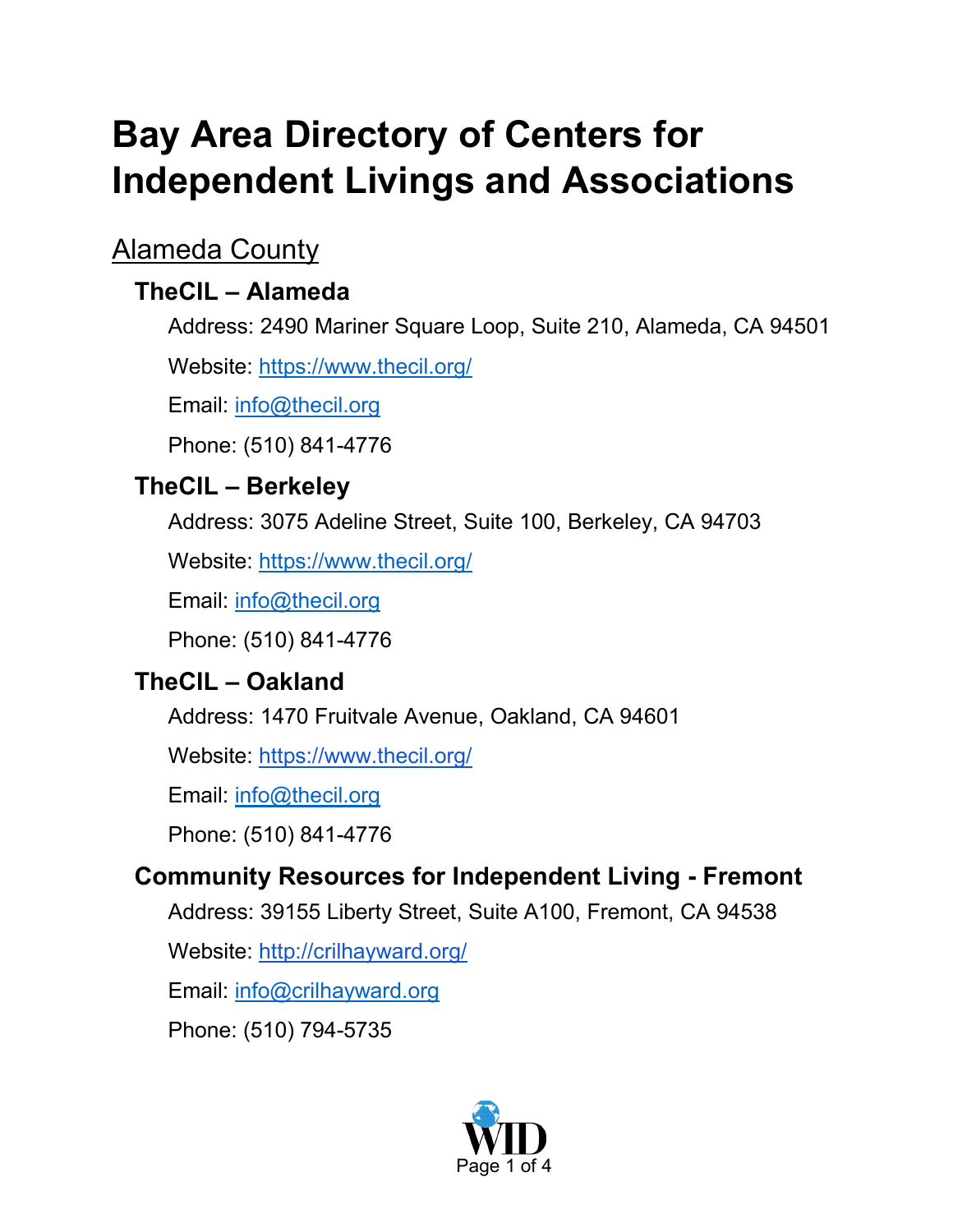## **Community Resources for Independent Living - Tri-Valley Branch**

Address: 3311 Pacific Avenue, Livermore, CA 94550

Website: http://www.crilhayward.org

Email: [info@cril-online.org](mailto:info@cril-online.org)

Phone: (925) 371-1531

# Contra Costa

#### **Independent Living Resource of Solano and Contra Costa Counties – Concord**

Address: 1850 Gateway Blvd., Suite 120, Concord, CA 94520

Website: [http://www.ilrscc.org](http://www.ilrscc.org/)

Phone: (925) 363-7293

#### **Independent Living Resources of Solano and Contra Costa Counties – Antioch**

Address: 3727 Sunset Lane, Suite 103, Antioch, CA 94509

Website: [http://ilrscc.org](website:%20http://ilrscc.org)

Phone: (925) 754-0539

# Marin County

#### **Marin Center for Independent Living (MCIL)**

Address: 710 Fourth Street, San Rafael, CA 94901

Website: [http://marincil.org](website:%20http://marincil.org)

Phone: (415) 459-6245

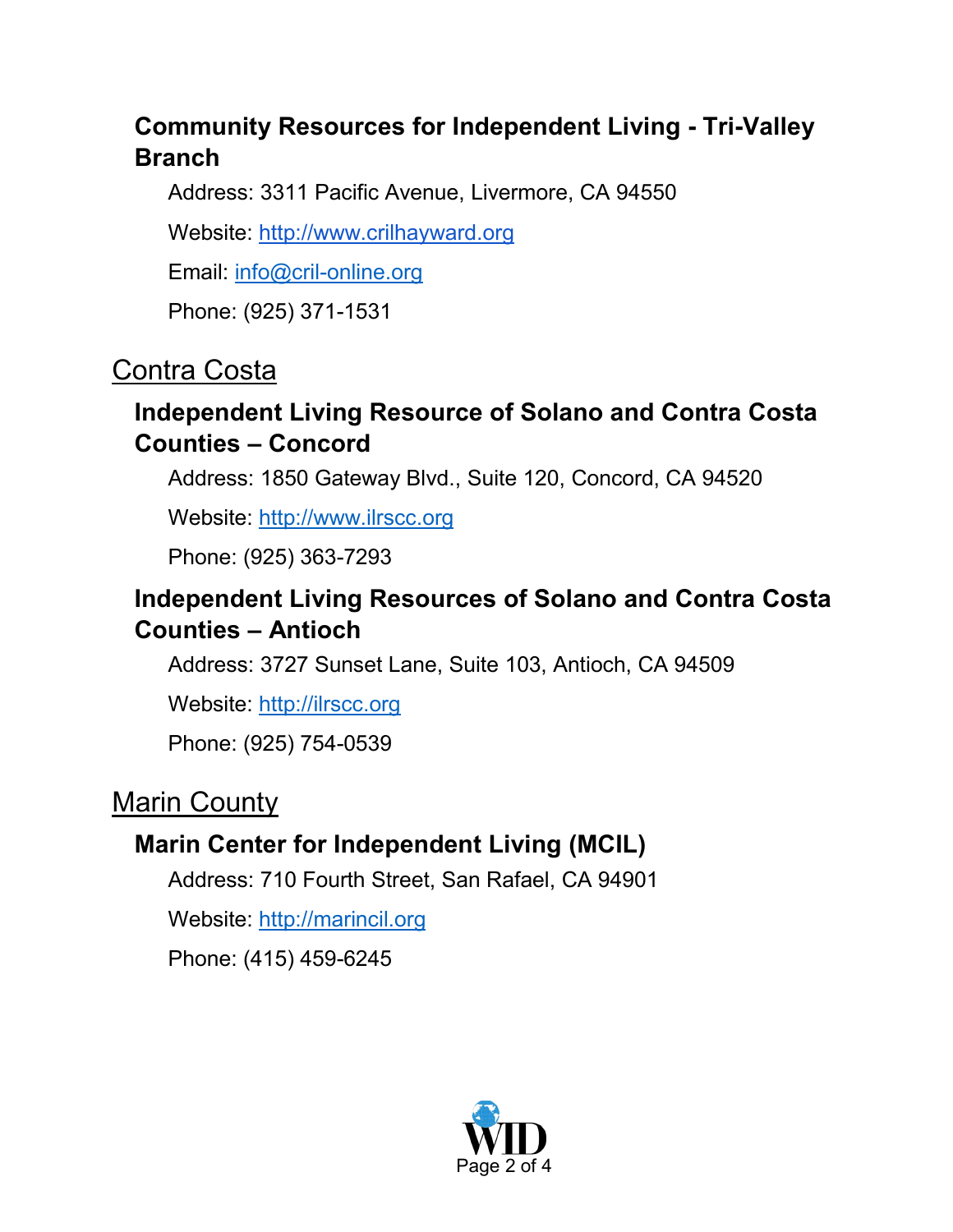# **Napa County**

#### **Disability Services & Legal Center - Napa**

Address: 1820 Jefferson Street, Napa, CA 94559

Website: <http://mydslc.org/>

Email: [dslc@sonic.net](mailto:dslc@sonic.net)

Phone: (707) 258-0270

# San Francisco

#### **Independent Living Resource Center of San Francisco (ILRCSF)**

Address: 825 Howard Street, Third Floor, San Francisco, CA 94105

Website: [https://www.ilrcsf.org](https://www.ilrcsf.org/)

Email: [info@ilrcsf.org](mailto:info@ilrcsf.org)

Phone: (415) 543-6222

# San Mateo

#### **Center for Independence of Individuals with Disabilities – San Mateo**

Address: 2001 Winward Way Suite 103, San Mateo, CA 94404

Website:<http://www.cidsanmateo.org/>

Phone: (650) 645-1780

#### **Center for Independence of Individuals with Disabilities – San Bruno**

Address: 1590 El Camino Real, Suite C, San Bruno, California 94066

Website: http://www.cidsanmateo.org/

Phone: (650) 645-1780